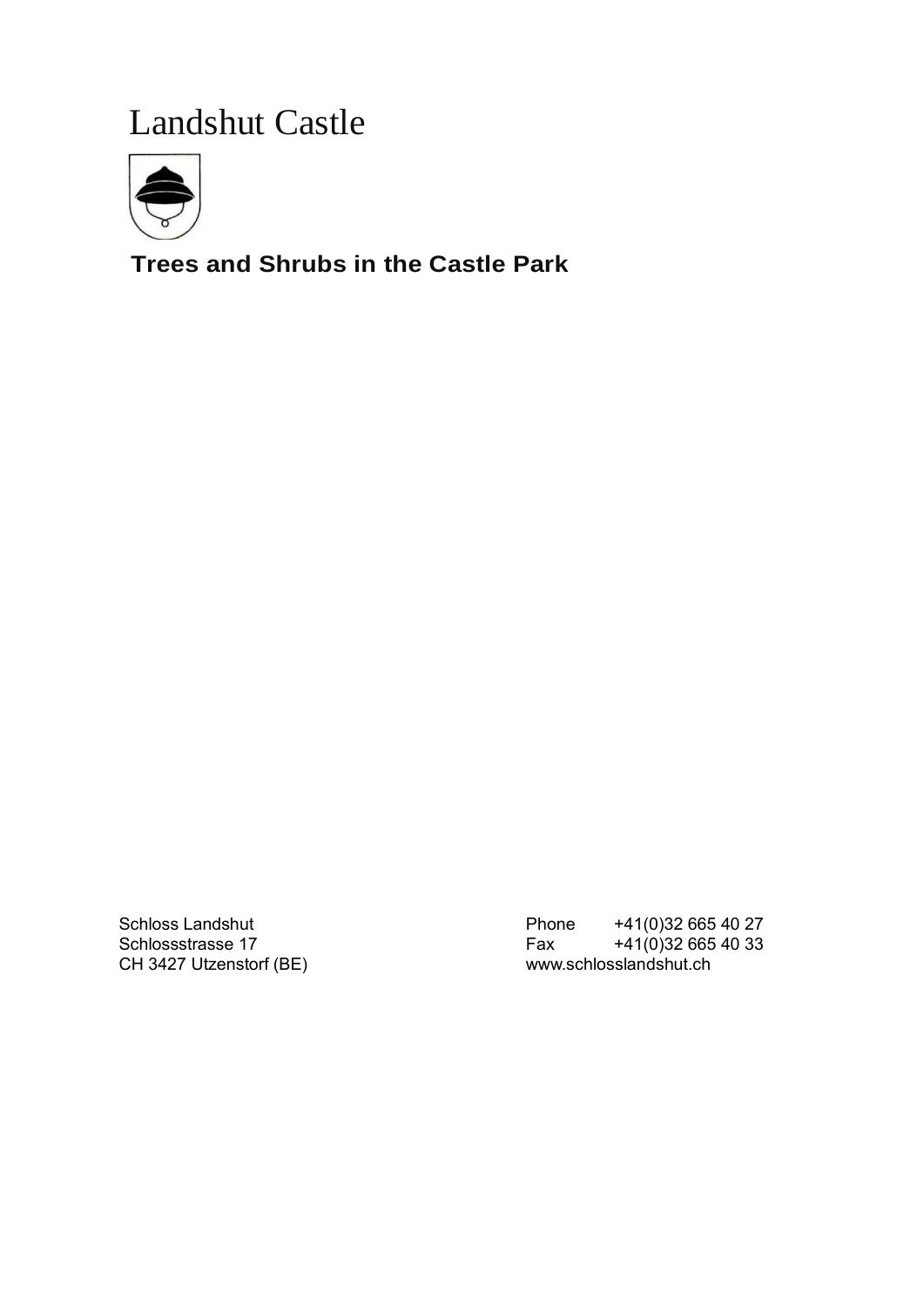| Schlossweiher | <b>Castle Pond</b> |
|---------------|--------------------|
| Schloss       | Castle             |
| Obstgarten    | Orchard            |
| Parkplatz     | Parking Lots       |

## **Noteworthy trees and shrubs in the Landshut Utzenstorf Castle Park**

The numbers in the map refer to the plant lists and identify the location of the labeled trees in the park.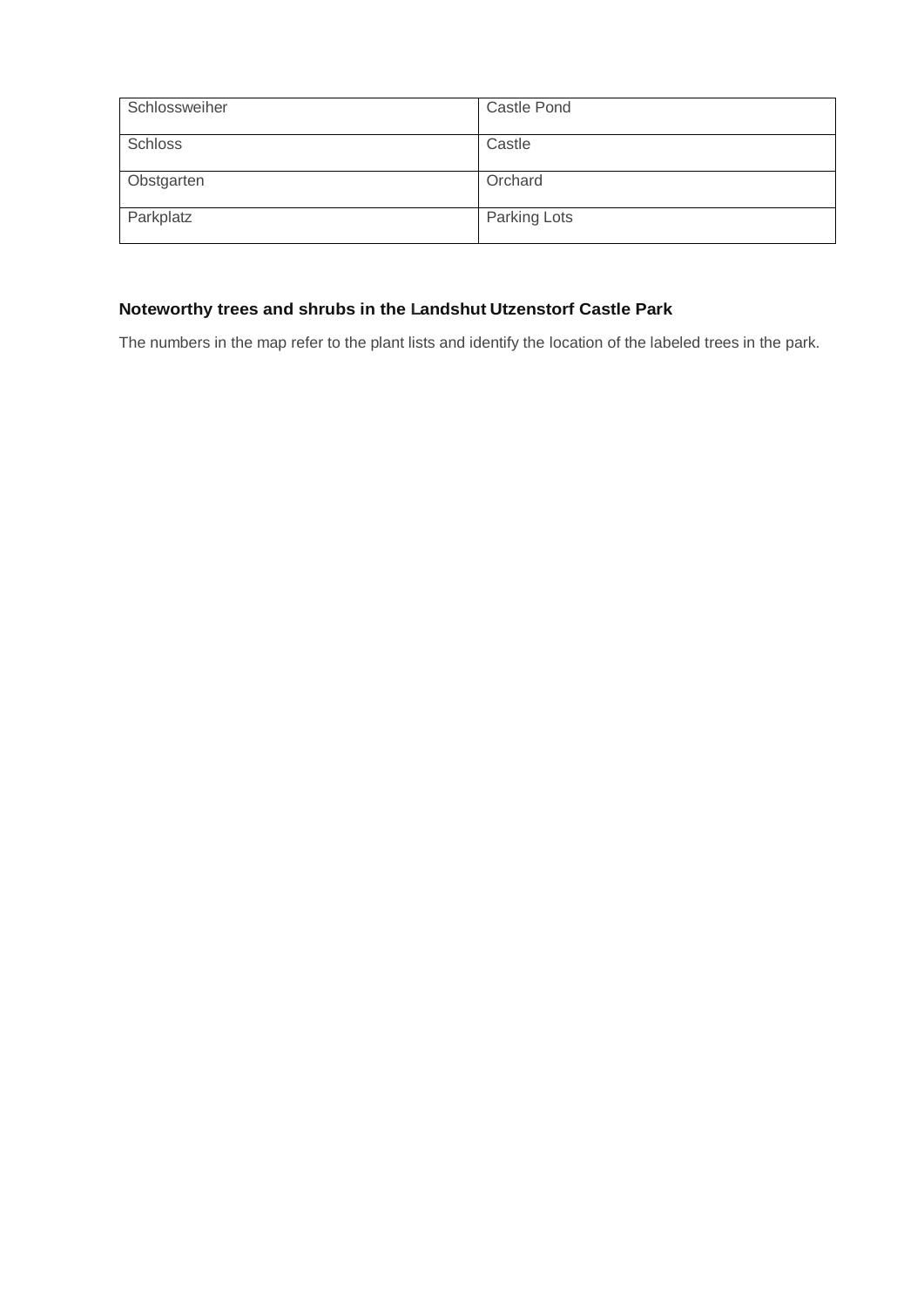#### Deciduous Trees and Shrubs in Landshut Castle Park

| No                      | <b>English designation</b>           | <b>Botanical designation</b>      | Geographical origin              |
|-------------------------|--------------------------------------|-----------------------------------|----------------------------------|
| $\mathbf{1}$            | Field maple                          | Acer campestre                    | Europe, native to Switzerland    |
|                         |                                      |                                   |                                  |
| $\boldsymbol{2}$        | Italian maple                        | Acer opalus                       | Southern Europe                  |
| 3                       | Norway maple                         | Acer platanoides                  | Europe, native to Switzerland    |
| 4                       | Norway maple 'Schwedleri'            | Acer platanoides 'Schwedleri'     | Cultivar/Horticultural variety   |
| $5\phantom{.0}$         | Sycamore maple                       | Acer pseudoplatanus               | Europe, native to Switzerland    |
| 6                       | Amur maple                           | Acer tataricum subsp. ginnala     | China, Japan, Korea              |
| $\overline{\mathbf{r}}$ |                                      | Aesculus flava                    | North America                    |
|                         | Yellow buckeye                       |                                   |                                  |
| 8                       | Horse-chestnut, conker tree          | Aesculus hippocastanum            | The Balkans                      |
| $\boldsymbol{9}$        | Bottlebrush buckeye                  | Aesculus parviflora               | United States of America         |
| 10                      | Tree of heaven, ailanthus            | Ailanthus altissima               | China, North America             |
| 11                      | Black alder, European alder          | Alnus glutinosa                   | Europe, native to Switzerland    |
| 12                      | Snowy mespilus, juneberry            | Amelanchier lamarckii             | Canada, United States of America |
| 13                      | Silver birch                         | Betula pendula                    | Europe, native to Switzerland    |
| 14                      | Common box, boxwood                  | <b>Buxus sempervirens</b>         | Europe, native to Switzerland    |
| 15                      | Big leaf boxwood                     | Buxus sempervirens 'Rotundifolia' | Cultivar/Horticultural variety   |
| 16                      | Common hornbeam                      | Carpinus betulus                  | Europe, native to Switzerland    |
| 17                      | Shagbark hickory                     | Carya ovata                       | North America                    |
| 18                      | Southern catalpa, cigar tree, Indian | Catalpa bignonioides              | United States of America         |
|                         | bean tree                            |                                   |                                  |
| 19                      | Flowering quince, Japanese quince    | Chaenomeles speciosa              | Central China                    |
| 20                      | Cornelian cherry, European cornel,   | Cornus mas                        | Europe, native to Switzerland    |
|                         | dogwood                              |                                   |                                  |
| 21                      | Common dogwood                       | Cornus sanguinea                  | Europe, native to Switzerland    |
| 22                      | Common hazel                         | Corylus avellana                  | Europe, native to Switzerland    |
| 23                      | Fuscorubra hazel                     | Corylus avellana 'Fuscorubra'     | Cultivar/Horticultural variety   |
| 24                      | Turkish hazel                        | Corylus colurna                   | Southeastern Europe, Asia Minor  |
| 25                      | Eurasian smoke tree, smoke bush      | Cotinus coggygria                 | Southern Europe, China           |
| 26                      | English hawthorn, woodland hawthorn, | Crataegus laevigata               | Europe, native to Switzerland    |
|                         | mayflower                            |                                   |                                  |
| 27                      | Mezereon                             | Daphne mezereum                   | Europe, native to Switzerland    |
| 28                      | Winged spindle, burning bush         | Euonymus alatus                   | China, Korea, Japan              |
| 29                      | Common or European spindle           | Euonymus europaeus                | Europe, native to Switzerland    |
| 30                      | Common or European beech             | Fagus sylvatica                   | Europe, native to Switzerland    |
| 31                      | Cut-leaf beech                       | Fagus sylvatica 'Laciniata'       | Cultivar/Horticultural variety   |
| 32                      | Weeping beech                        | Fagus sylvatica 'Pendula'         | Cultivar/Horticultural variety   |
| 33                      | Copper beech                         | Fagus sylvatica 'Purpurea'        | Cultivar/Horticultural variety   |
| 34                      | Common or European ash               | Fraxinus excelsior                | Europe, native to Switzerland    |
| 35                      | Kentucky coffeetree                  | Gymnocladus dioicus               | North America                    |
| 36                      | Common or European ivy               | Hedera helix                      | Europe, native to Switzerland    |
| 37                      | Common or European holly             | llex aquifolium                   | Europe, native to Switzerland    |
| 38                      | Common or Persian walnut             | Juglans regia                     | Europe, native to Switzerland    |
| 39                      |                                      | Juglans regia 'Purpurea'          |                                  |
| 40                      | Purple-leaved walnut                 |                                   | Cultivar/Horticultural variety   |
|                         | Common laburnum, golden rain         | Laburnum anagyroides              | Europe, native to Switzerland    |
| 41                      | Wild privet                          | Ligustrum vulgare                 | Europe, native to Switzerland    |
| 42                      | American sweetgum, star-leaved gum   | Liquidambar styraciflua           | Southeastern parts of the USA    |
| 43                      | American tulip tree, tulip poplar    | Liriodendron tulipifera           | Eastern parts of the USA         |
| 44                      | European fly honeysuckle             | Lonicera xylosteum                | Europe, native to Switzerland    |
| 45                      | Cucumber tree, blue magnolia         | Magnolia acuminata                | United States of America         |
| 46                      | Saucer magnolia                      | Magnolia x soulangiana            | Cultivar/Horticultural variety   |
| 47                      | Purple crab apple                    | Malus x purpurea                  | Cultivar/Horticultural variety   |
| 48                      | Common medlar                        | Mespilus germanica                | Southeastern Europe, Asia Minor  |
| 49                      | Antarctic beech                      | Nothofagus antarctica             | Chile                            |
| 50                      | Persian ironwood                     | Parrotia persica                  | Northern Iran                    |
| 51                      | Amur cork tree                       | Phellodendron amurense            | Northern China, Amur             |
| 52                      | Oriental photinia                    | Photinia villosa                  | China, Korea, Japan              |
| 53                      | Common or Atlantic ninebark          | Physocarpus opulifolius           | North America                    |
| 54                      | London plane-tree                    | Platanus x hispanica              | Cultivar/Horticultural variety   |
| 55                      | Abele, silver poplar, white poplar   | Populus alba                      | Europe, Asia                     |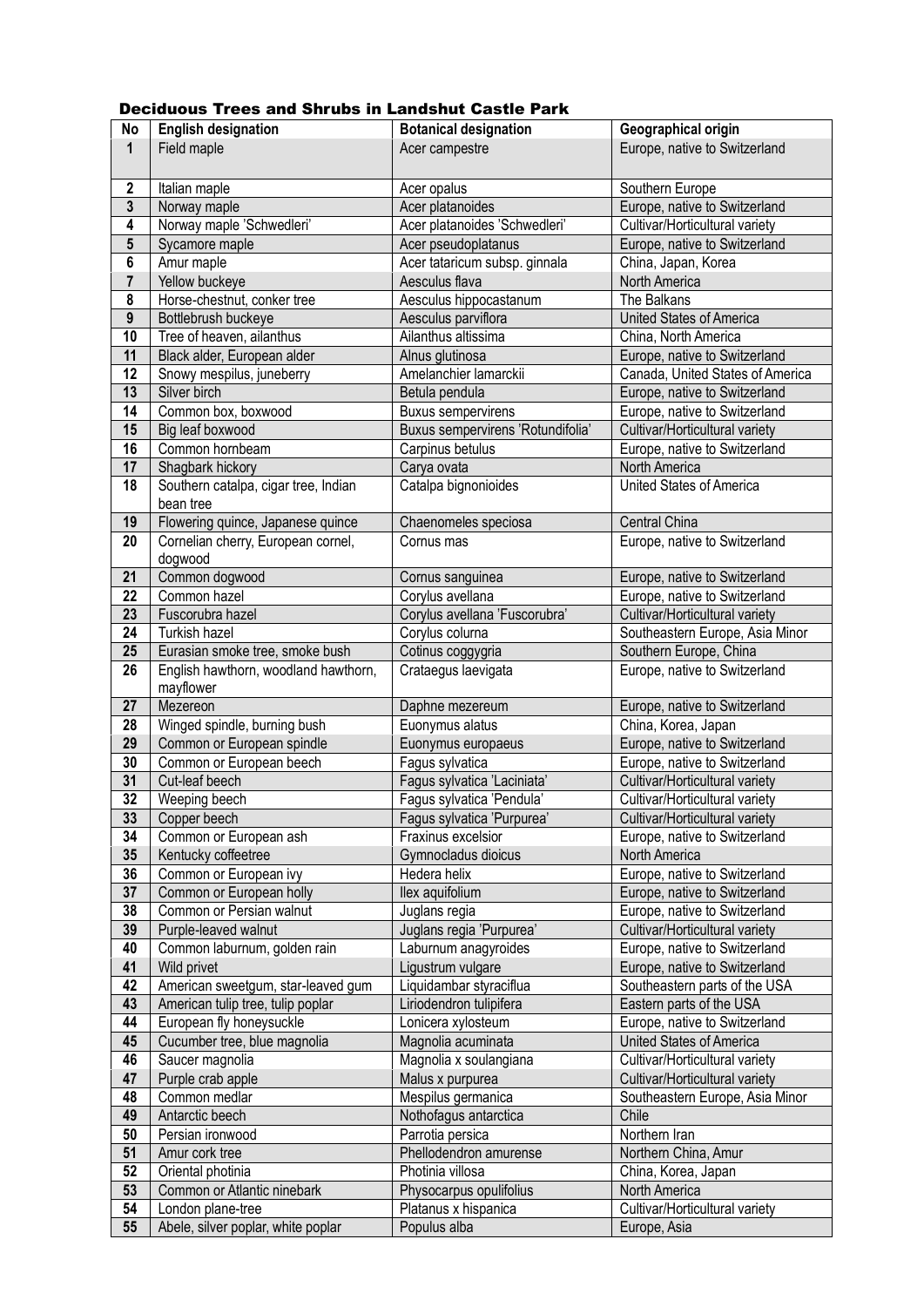#### Deciduous Trees and Shrubs in Landshut Castle Park

| No | <b>English designation</b>      | <b>Botanical designation</b>         | Geographical origin            |
|----|---------------------------------|--------------------------------------|--------------------------------|
| 56 | Common aspen                    | Populus tremula                      | Europe, native to Switzerland  |
| 57 | Cherry laurel, English laurel   | Prunus laurocerasus                  | Balkans, Caucasus, Iran        |
| 58 | Narrow-leaved English laurel    | Prunus laurocerasus 'Zabeliana'      | Cultivar/Horticultural variety |
| 59 | Bird cherry, hackberry          | Prunus padus                         | Europe, native to Switzerland  |
| 60 | Blackthorn, sloe                | Prunus spinosa                       | Europe, native to Switzerland  |
| 61 | Turkish oak                     | Quercus cerris                       | Southeastern Europe            |
| 62 | Hungarian or Italian oak        | Quercus freinetto                    | Southeastern Europe            |
| 63 | Pin oak, swamp Spanish oak      | Quercus palustris                    | Eastern parts of the USA       |
| 64 | English or French oak           | Quercus robur                        | Europe, native to Switzerland  |
| 65 | Columnar English oak            | Quercus robur 'Fastigiata'           | Cultivar/Horticultural variety |
| 66 | Northern red oak, champion oak  | Quercus rubra                        | North America                  |
| 67 | Alpine currant                  | Ribes alpinum                        | Europe, native to Switzerland  |
| 68 | Rugosa rose, Japanese rose      | Rosa rugosa                          | Northern China, Korea, Japan   |
| 69 | Elder, black elder              | Sambucus nigra                       | Europe, native to Switzerland  |
| 70 | Pagoda tree                     | Sophora japonica                     | Japan, Korea                   |
| 71 | Snowberry, waxberry, ghostberry | Symphoricarpos albus var. laevigatus | North America                  |
| 72 | Lilac, common lilac             | Syringa vulgaris                     | Central Europe                 |
| 73 | Small-leaved lime               | Tilia cordata                        | Europe, native to Switzerland  |
| 74 | Crimean linden                  | x euchlora                           | Cultivar/Horticultural variety |
| 75 | Bodnant viburnum                | Viburnum x bodnantense               | Cultivar/Horticultural variety |
| 76 | Wayfaring tree                  | Viburnum lantana                     | Europe, native to Switzerland  |
| 77 | Guelder rose                    | Viburnum opulus                      | Europe, native to Switzerland  |
| 78 | Wrinkled viburnum               | Viburnum rhytidophyllum              | Europe, native to Switzerland  |
| 79 | Chinese wisteria                | Wisteria sinensis                    | China                          |

#### Coniferous Trees and Shrubs in Landshut Castle Park

| No  | <b>English designation</b>         | <b>Botanical designation</b>    | Geographical origin              |
|-----|------------------------------------|---------------------------------|----------------------------------|
| 81  | Grand fir                          | Abies grandis                   | United States of America, Canada |
| 82  | Korean fir                         | Abies koreana                   | Korea                            |
| 83  | Spanish fir                        | Abies pinsapo                   | Southern Spain, Morocco          |
| 84  | Nordmann fir                       | Abies nordmanniana              | Caucasus                         |
| 85  | Lawson cypress                     | Chamaecyparis lawsoniana        | United States of America         |
| 86  | Japanese cedar                     | Cryptomeria japonica            | Japan                            |
| 87  | Leyland cypress                    | x Cupressocyparis leylandii     | Cultivar/Horticultural variety   |
| 88  | Ginkgo, maidenhair tree            | Ginkgo biloba                   | China                            |
| 89  | Pfitzer juniper                    | Juniperus x media 'Pfitzeriana' | Cultivar/Horticultural variety   |
| 90  | European larch                     | Larix decidua                   | Europe, native to Switzerland    |
| 91  | Norway spruce                      | Picea abies                     | Europe, native to Switzerland    |
| 92  | Will's Zwerg Norway spruce         | Picea abies 'Will's Zwerg'      | Cultivar/Horticultural variety   |
| 93  | Brewer's weeping spruce            | Picea breweriana                | United States of America         |
| 94  | Serbian spruce                     | Picea omorika                   | Yugoslavia                       |
| 95  | Oriental or Caucasian spruce       | Picea orientalis                | Caucasus                         |
| 96  | Sitka spruce                       | Picea sitchensis                | Western parts of the USA and     |
|     |                                    |                                 | Canada                           |
| 97  | Maritime pine                      | Pinus pinaster                  | Southern Europe                  |
| 98  | Ponderosa pine, bull pine          | Pinus ponderosa                 | United States of America, Canada |
| 99  | Dwarf silver pine 'Watereri'       | Pinus sylvestris 'Watereri'     | Cultivar/Horticultural variety   |
| 100 | Douglas fir                        | Pseudotsuga menziesii           | United States of America, Canada |
| 101 | <b>Bald cypress</b>                | Taxodium distichum              | United States of America         |
| 102 | European yew                       | Taxus baccata                   | Europe, native to Switzerland    |
| 103 | Spreading English yew              | Taxus baccata 'Repandens'       | Cultivar/Horticultural variety   |
| 104 | Washingtonii yew                   | Taxus baccata 'Washingtonii'    | Cultivar/Horticultural variety   |
| 105 | White cedar, arborvitae            | Thuja occidentalis              | Northern parts of the USA,       |
|     |                                    |                                 | Canada                           |
| 106 | Western or Pacific redcedar, giant | Thuja plicata                   | Northwestern America             |
|     | arborvitae, giant cedar            |                                 |                                  |
| 107 | Hiba arborvitae, false aborvitae   | Thujopsis dolabrata             | Japan                            |